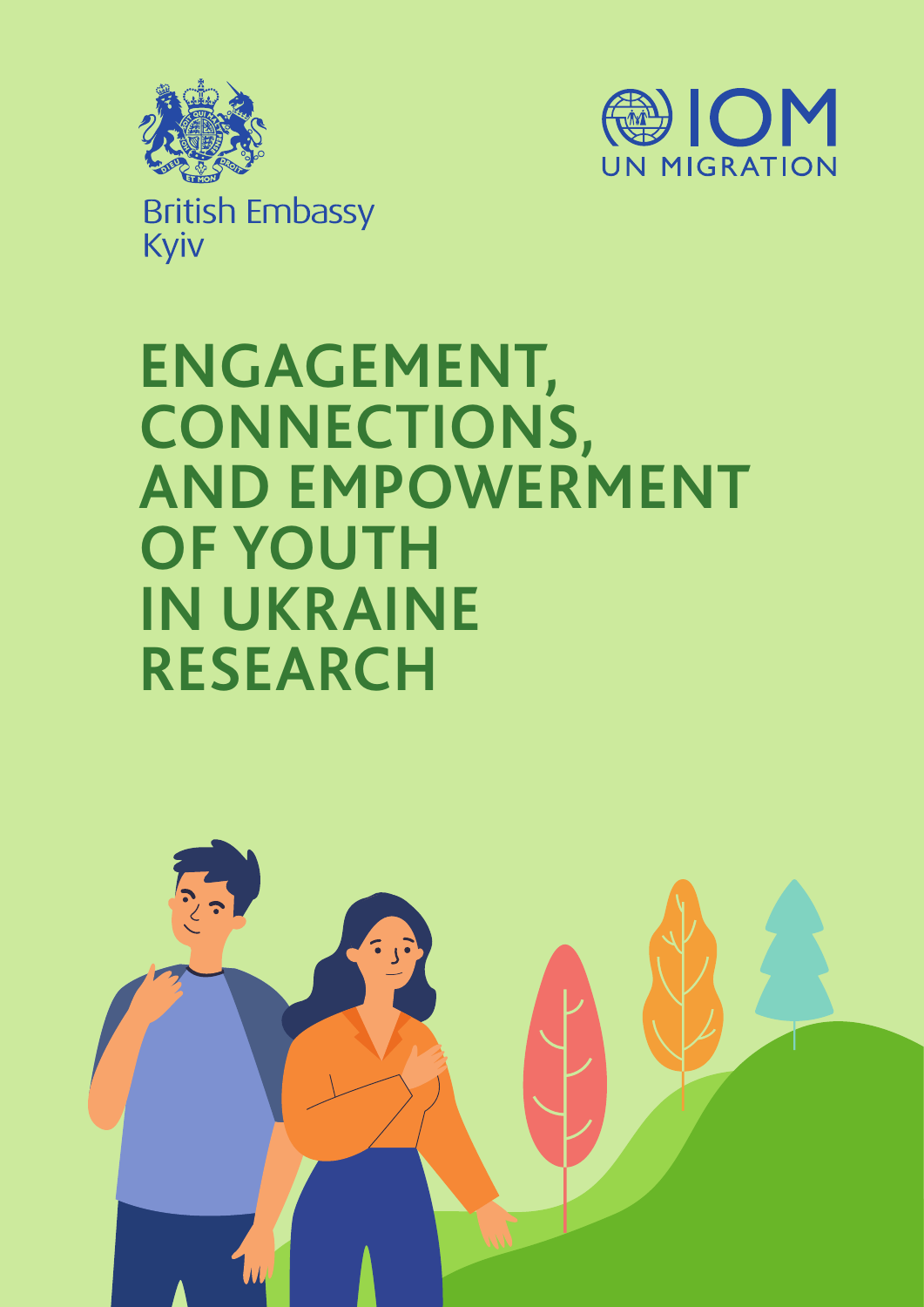

## **LIST OF ACRONYMS AND ABBREVIATIONS**

| AR of Crimea  | the Autonomous Republic of Crimea                      |
|---------------|--------------------------------------------------------|
| <b>CMU</b>    | Cabinet of Ministers of Ukraine                        |
| <b>IDP</b>    | internally displaced person                            |
| ΚI            | key informant                                          |
| <b>KIIS</b>   | Kyiv International Institute of Sociology              |
| <b>IOM</b>    | International Organization for Migration               |
| <b>SW</b>     | software                                               |
| <b>UNDP</b>   | United Nations Development Programme                   |
| VS            | vocational school                                      |
| <b>FGD</b>    | focus group discussion                                 |
| <b>UNICEF</b> | United Nations International Children's Emergency Fund |
| <b>PR</b>     | <b>Public Relations</b>                                |
| <b>WHO</b>    | World Health Organization                              |
|               |                                                        |

The views and opinions contained in this document do not necessarily reflect the official position of the International Organization for Migration (IOM) or the British Embassy in Kyiv.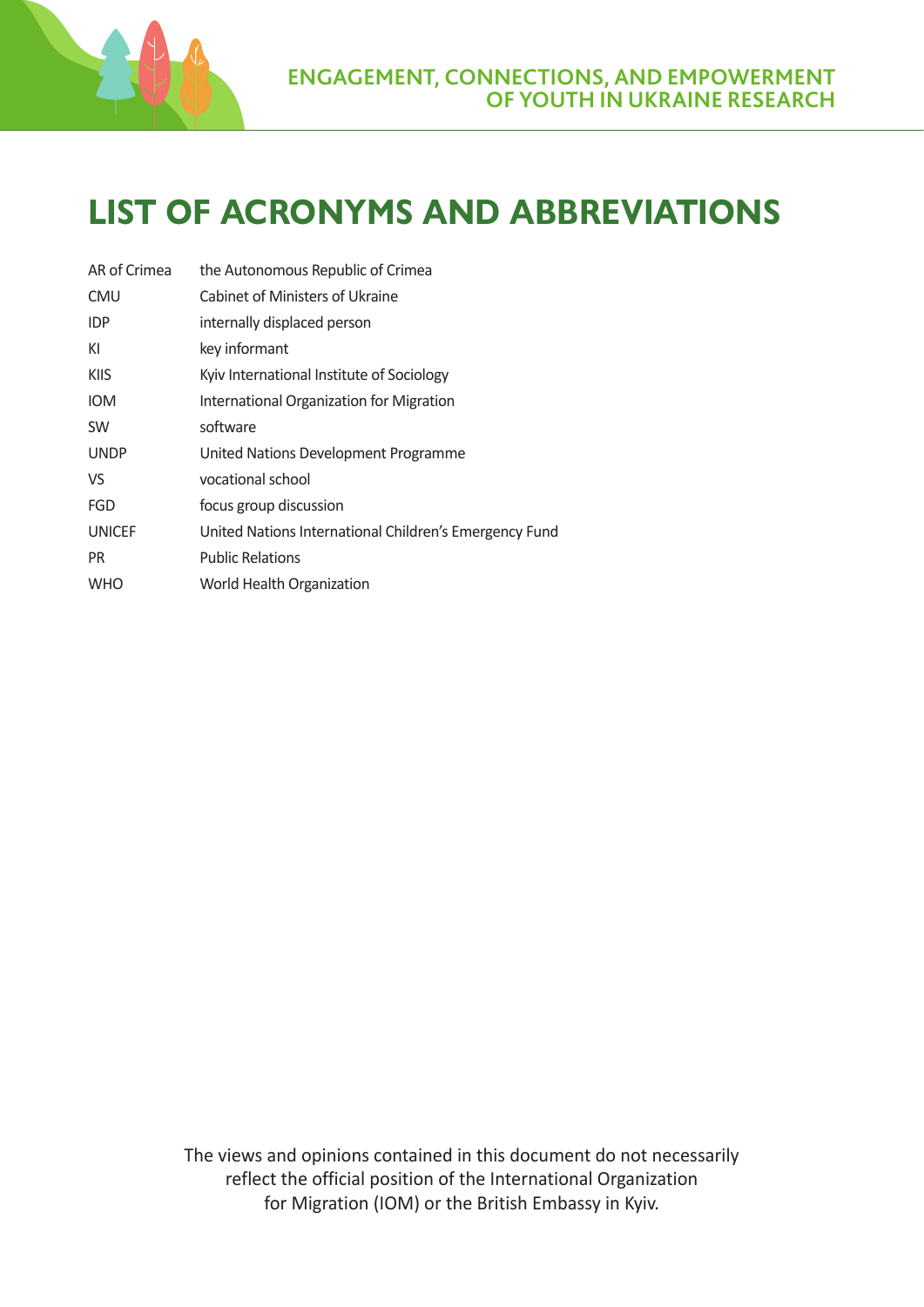

## **TABLE OF CONTENTS**

| 1.1 |                                                                                 |  |  |
|-----|---------------------------------------------------------------------------------|--|--|
|     |                                                                                 |  |  |
|     |                                                                                 |  |  |
|     |                                                                                 |  |  |
|     |                                                                                 |  |  |
|     |                                                                                 |  |  |
|     | 1.2. YOUTH CENTRES: VISITS, ACCESSIBILITY, SERVICES, SOURCES OF INFORMATION  10 |  |  |
|     |                                                                                 |  |  |
|     |                                                                                 |  |  |
|     | The importance of the presence of youth spaces (centres) in community 11        |  |  |
|     |                                                                                 |  |  |
|     |                                                                                 |  |  |
|     |                                                                                 |  |  |
|     |                                                                                 |  |  |
|     |                                                                                 |  |  |
|     |                                                                                 |  |  |
|     |                                                                                 |  |  |
| 2.1 |                                                                                 |  |  |
|     |                                                                                 |  |  |
|     |                                                                                 |  |  |
| 2.2 |                                                                                 |  |  |
|     |                                                                                 |  |  |
|     | 2.3. FACILITIES OF YOUTH CENTRES (BARRIER FREE ENVIRONMENT) 17                  |  |  |
|     |                                                                                 |  |  |
|     |                                                                                 |  |  |
|     |                                                                                 |  |  |
|     |                                                                                 |  |  |
|     |                                                                                 |  |  |
|     |                                                                                 |  |  |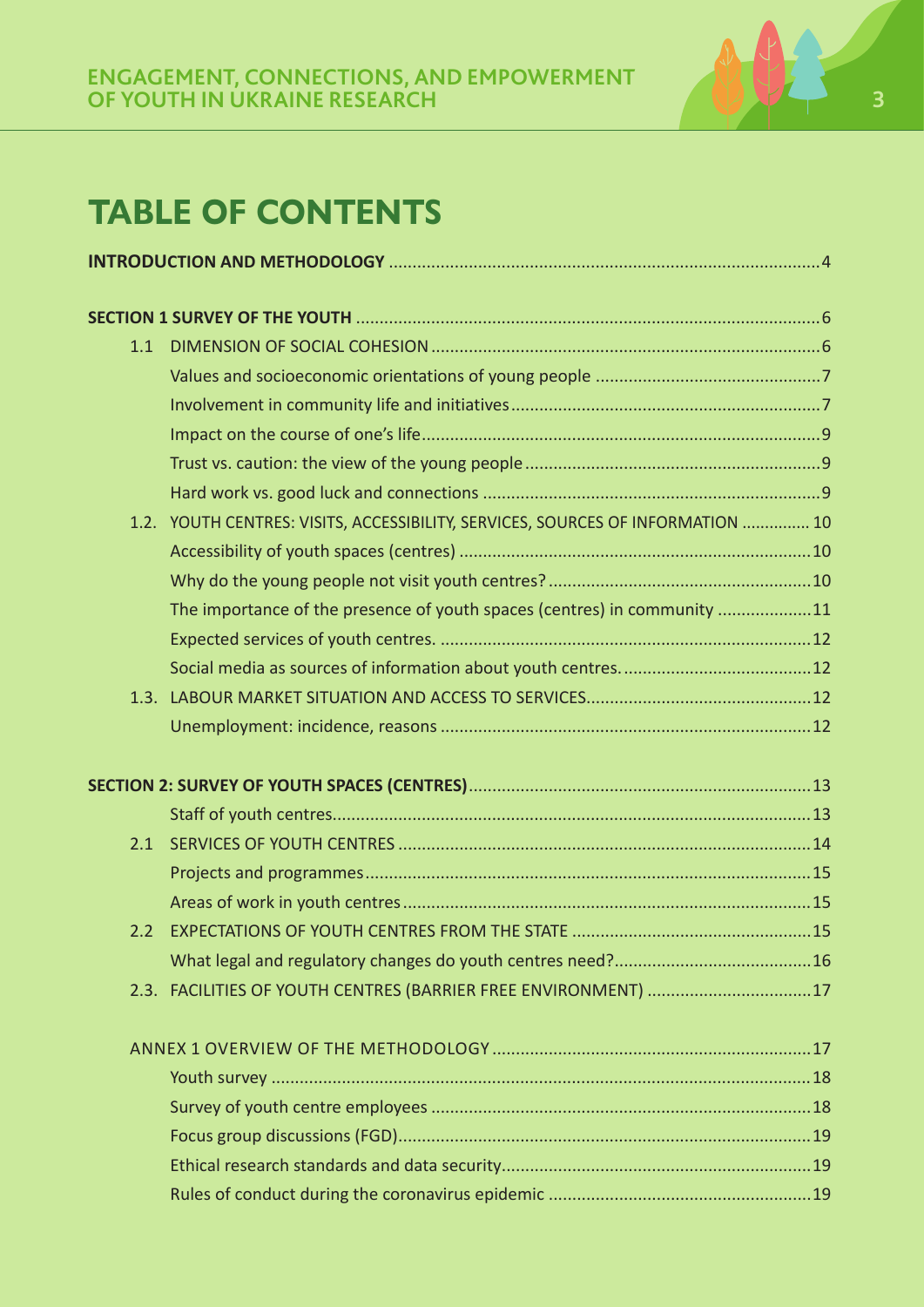

## **INTRODUCTION AND METHODOLOGY**

Civic engagement of young people and their willingness to commit themselves to selfeducation, charity, volunteering, and caring for the environment has a positive impact on local communities, increases their resilience, and encourages the leadership capacity of young people. The youth's capability to take a proactive position in bringing about positive change in their communities requires a platform that unites young people and other stakeholders representing the state, civil sector, business, etc. To address this, the youth infrastructure and network of youth spaces operating at the national, regional, and local levels have been prioritised in the country's youth policy.

In October-December 2021, the International Organization for Migration (IOM) in partnership with the Ministry of Youth and Sports of Ukraine (MoYS) carried out complex research within the Project "Engage, Connect, Empower: Building Resilience through the Integrated Action of Dynamic Youth and Local Government for the Environment (BRIDGE)" funded by the British Embassy. The Kyiv International Institute of Sociology (KIIS) implemented the data collection stage within this research.

On one hand, the study evaluates the youth's role in building communities' social cohesion and resilience through engagement in community-based initiatives and youth infrastructure. On other hand, this study aims to profile the capacity of youth spaces (centres), including the assessment of their physical infrastructure, human and social capital, means of external communication, the experience of providing the services to vulnerable populations, and barrier-free access for young people with disabilities and for young people with limited mobility.

The study was implemented before the 24 February 2022 Russian Federation's military offensive led to the full-scale war in Ukraine. It triggered an unprecedented humanitarian crisis across the entire country affecting the lives of young people and communities in various ways. Over 7.1 million people have been internally displaced since the invasion of Ukraine $1$  of whom almost one-third of young people aged 18-34. Those young people moved to other regions of the country looking for safety and shelter, losing property, access to education, and standard living conditions. While others have remained in their habitual places of residence with limited access to livelihoods and essential services. As for youth infrastructure, starting from February 2022, youth spaces promptly redeployed their activities using existing capacities. Those elements of youth infrastructure have been supporting the distribution of humanitarian assistance to the population affected by the war in Ukraine. They are becoming volunteer focal points, headquarters for assistance to displaced persons, collection of humanitarian aid, assistance to the military, and territorial defence<sup>2</sup>. However, some youth spaces have been affected by the war. According to the Minister of Youth and Sports of Ukraine, 17 youth centres in Ukraine were destroyed or occupied<sup>3</sup>.

The research combines two surveys, one of which targeted youth centres personnel and another youth aged 14-35. Additionally, the research gathers information via the focus group discussions carried out with youth, youth centres personnel, youthfocused organisations, local authorities, and the private sector to complement the results of the quantitative study component. For the purpose of data collection, 24 regional teams of interviewers in a total of 155 people (of which 139 were women

https://ukraine.iom.int/sites/default/files/ukraine\_internal\_displacement\_report\_r2\_apr\_2022\_eng.pdf

<sup>2</sup> https://mms.gov.ua/storage/app/sites/16/Molodizhna\_polityka/Molodijna%20polituka/molodizhnyy-tsentr-pid-chas-viynyrekomendatsii.pdf

<sup>3</sup> Ministry of Youth and Sports of Ukraine. April 5, 2022. https://mms.gov.ua/news/ministr-vadim-gutcajt-zaproponuvavyevropejskim-kolegam-realni-kroki-dopomogi-ukrayinskij-molodi-molodizhnim-centram-ta-molodizhnim-pracivnikam-u- -zvyazku-z-rosijskoyu-agresiyeyu-v-ukrayini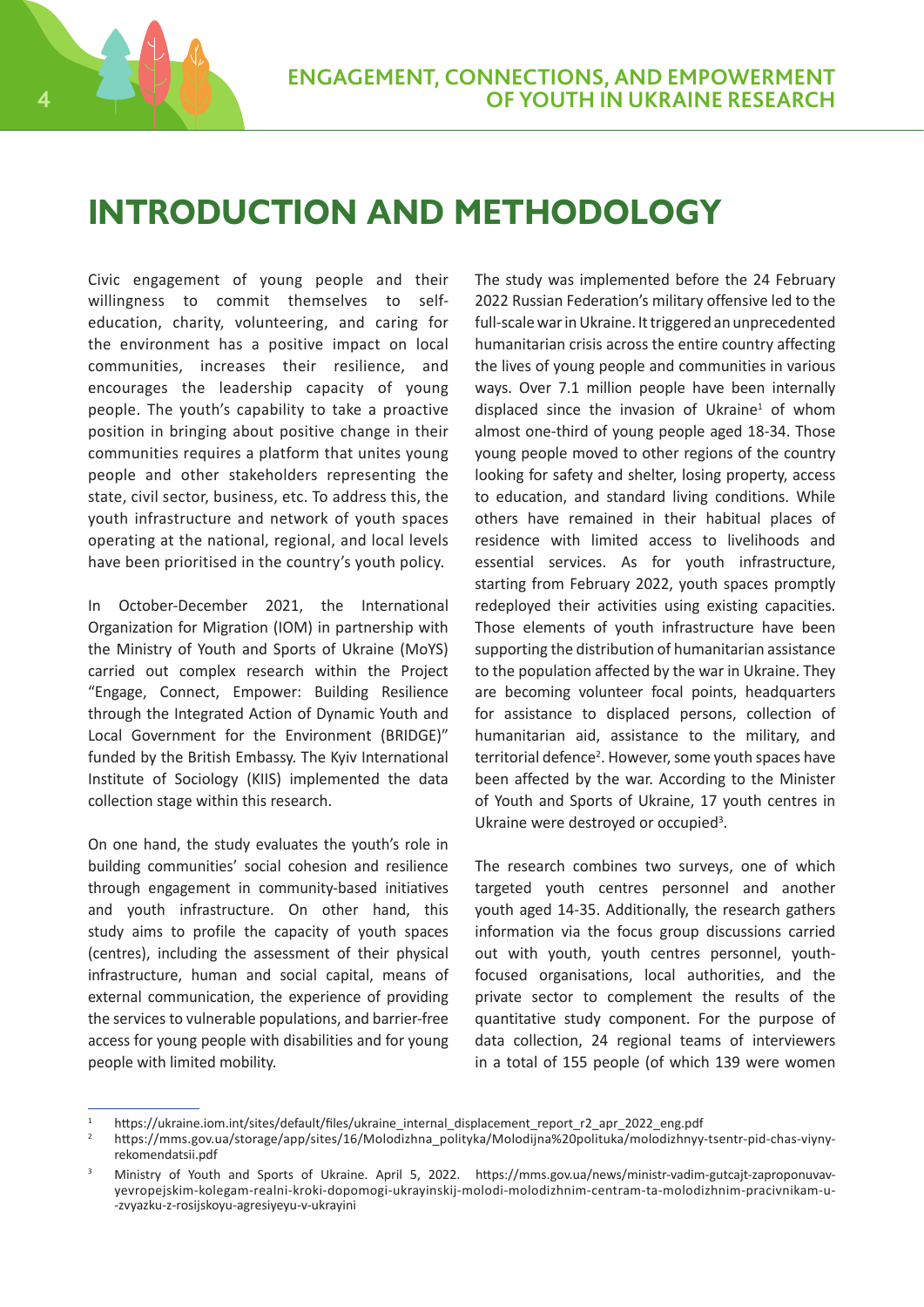

and 16 men), as well as 2 focus group moderators were involved in the research activities. A brief description of the methodology is given below, and a detailed description is given in appendix one of this report.

#### **DEFINITION: YOUTH**

Persons aged 14 to 35 who are citizens of Ukraine, foreigners, and stateless persons who stay in Ukraine on legal grounds, according to the Law of Ukraine "On basic principles of youth policy".

#### **Youth sample survey:** The field

stage of the nationwide youth survey lasted from late October to late November 2021. A total of 2,432 respondents represented by youth residing in 24 oblasts of Ukraine and the city of Kyiv were surveyed by a faceto-face survey. A stratified, four-stage probabilistic sample, random at each stage, was developed to carry out a youth survey.

The sample represents the population aged 14-35, who permanently reside in Ukraine, do not serve in the military, and are not in prisons or medical institutions (hospitals, medical boarding schools). The sample did not include territories that are temporarily not controlled by the Government of Ukraine: AR of Crimea, certain regions of Donetsk, and Luhansk oblasts.

**Survey of Youth Centre Employees:** The field stage of the survey among youth centre employees lasted from 1 November to 10 December 2021. A total

of 201 respondents were surveyed, 180 of them via a face-to-face survey and 21 through a telephone survey. All respondents were youth centre employees. One representative from the youth centre who met the established selection criteria was invited to participate (18 years or older, has information on all aspects of the youth centre work).

The survey was conducted according to the list of youth centres compiled by the Ministry of Youth and Sports

#### **DEFINITION: YOUTH SPACE (CENTRE)**

Youth space (centre) is an institution, enterprise, organization that carries out youth work the purpose of which is to promote socialization and self-realization of young people; intellectual, moral, spiritual development of youth, the realization of their creative potential; national and patriotic education of youth; promotion of a healthy lifestyle of young people; youth employment and leisure time, youth entrepreneurship; providing opportunities for civic education for young people and the development of volunteering; increasing the level of youth mobility .

of Ukraine and submitted to IOM. All the youth centres included in the list were subject to the survey. In the context of the COVID-19 pandemic, a research team faced the problem of establishing first contact with youth centres. According to the instructions, the first contact

(before the visit) had to be established by phone to minimise the number of ineffective trips. It took a long time to establish the first contact, and in some cases the contact could not be established (due to a lack of relevant contacts). To minimise such cases, the team followed a precise protocol, which included (but was not limited to) the following recommendations: search for any contacts using open sources, phone calls at least three times on different business days and different business hours. Furthermore, contact was established via e-mail or messenger, communication with village or city councils, etc.

**Focus group discussion.** In addition, 15 online focus group discussions were held in November-December, including 8 discussions with young people aged 14-35 (including young people with disabilities), 3 discussions with key informants, 2 discussions with youth centre

> employees and 2 discussions with youth centre visitors. Among the participants were residents of urban and rural settlements. In total, more than 105 participants from the city of Kyiv, Kyiv, Kharkiv, Lviv, Odesa, Dnipropetrovsk, Donetsk, Luhansk and Kherson oblasts took part in the discussions.

> The report consists of two parts, one highlighting the results of a survey of young people, and the other the results of a survey of employees of youth centres.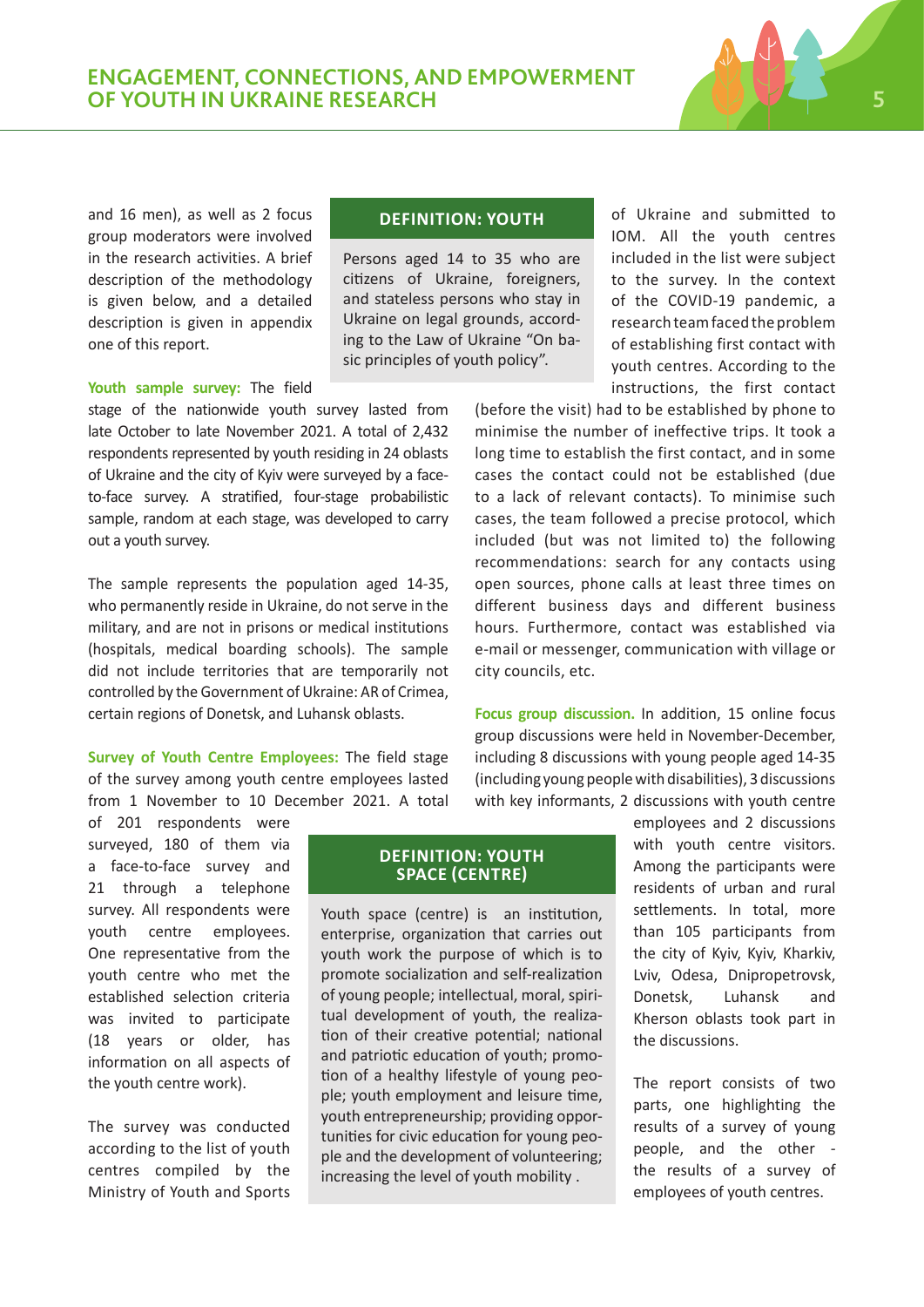

## **SECTION 1 SURVEY OF THE YOUTH**

**DEMOGRAPHICS**



Among the surveyed youth, 3% were unemployed, 2% were persons with disabilities, 1% were veterans, and the same shares were internally displaced persons and youth deprived of parental care (1% each).

If aggregate of approximately 1% of respondents are refugees, foreigners, stateless persons, and other categories of the population, including young people from large or low-income families or young people with many children.

## **1.1 DIMENSION OF SOCIAL COHESION**

### **Figure 1. Values important for youth**

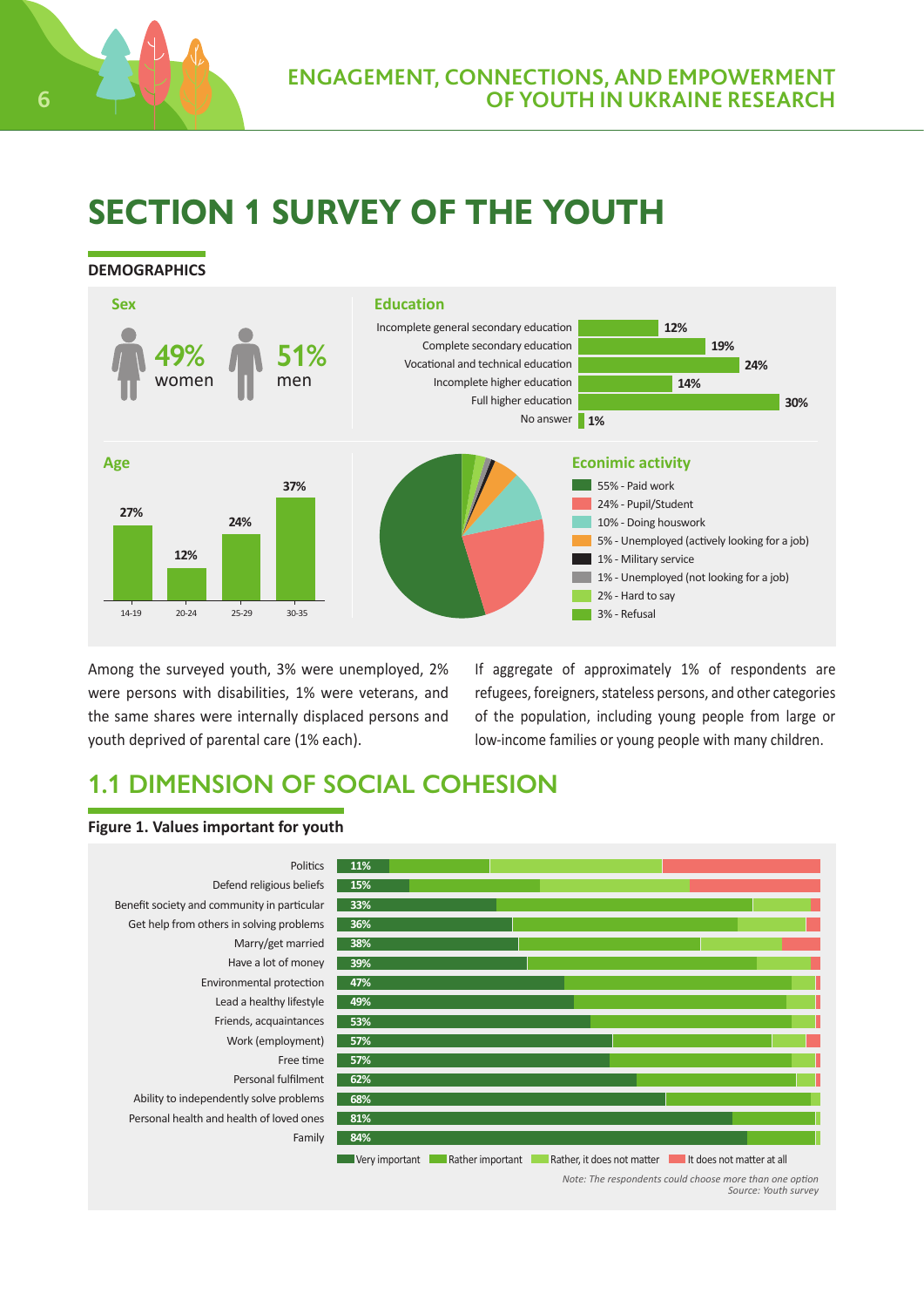

#### **Values and socioeconomic orientations of young people**

The top three important values for young people, there are their own health and the health of loved ones, family, and the ability to solve problems on their own. It is noteworthy that for young people it was important to be independent while solving problems and issues.

#### **Involvement in community life and initiatives**

*In my city, young people are making a lot of effective changes in environment protection, in entertainment, and including establishment of a youth centre. However, youth can take these measures when it does not need some financial support. If the measures need funding, this often includes policies that can have both positive and negative factors. For example, we have a public participation budget where young people can submit a project to the city council for funding. Unfortunately, politics is already included here.* 

*Men, Head of the organization of the scout NGO, Drohobych*

Specifically, 70 per cent of these young people reported they felt being part of the community vs. 66 per cent of youth aged 14 to 19 and 61 per cent of those aged 20 to 24. Young people from rural areas more often feel a part of the local community than urban youth (75% of respondents in rural areas vs. 65% of respondents in urban areas). There is also a relationship between belonging to households with members with disabilities and feeling part of the community: young people belonging to such households feel being part of the community less often (59% of respondents) than the rest of the male and female respondents(69%).

In times of crisis, it is especially

important to create conditions to strengthen young people's sense of belonging to communities and cohesion. The focus group participants associated the emergence of a sense of belonging to the community with involvement in activities aimed at achieving a common goal, including problem-solving or leisure activities. The respondents mentioned that a sense of belonging arises when they feel that the results of their activities will be appreciated by other members of the community. On the one hand, it was expressed by the formation of the perception of others.

For example, young people who play sports mentioned that it is important for them that others perceive them as successful players in sports competitions. On the other hand, it was significant for the respondents that the results of their activities were recognised and rewarded. For example, a student who studies hard should receive a scholarship. Others pointed out that a sense of belonging arises when they feel cared for by other people.

Two-thirds of the surveyed youth (68%) said they felt part of the community in which they live. One-quarter of respondents (25%) do not feel this way and 7% did not answer this question.

Young people aged 25 to 35 feel more a part of the community than younger generations of respondents.

Young people in rural areas are more likely to participate in activities and initiatives that would change the community for the better (67% vs. 58% of young people in urban areas) and are more confident that there are no barriers to their involvement in these activities (70% vs. 59% of young

#### **Figure 2. Awareness of activities and initiatives and willingness to join them**



#### **Figure 3. Types of civic activities for the last 12 months**

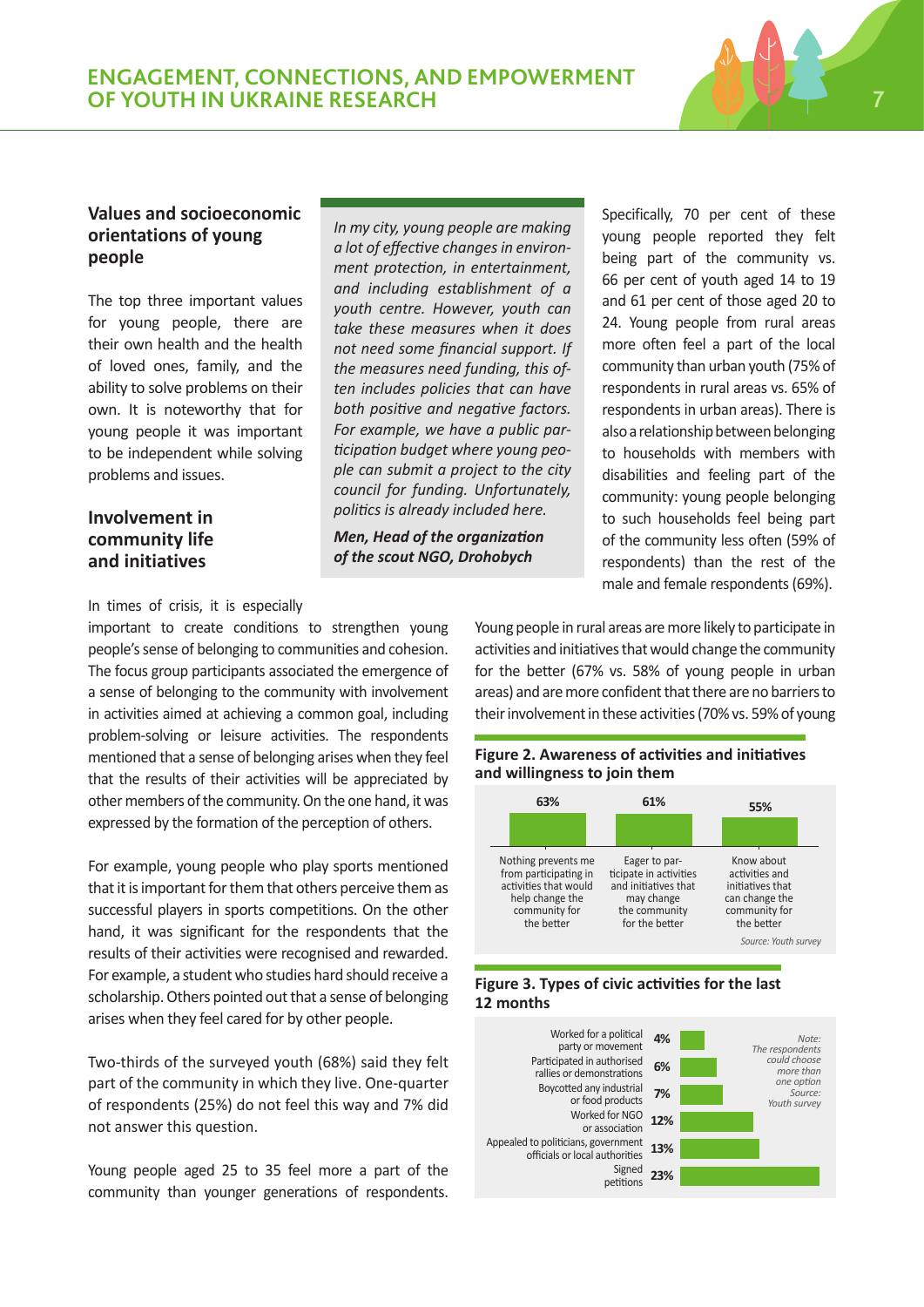

### **ENGAGEMENT, CONNECTIONS, AND EMPOWERMENT 8 OF YOUTH IN UKRAINE RESEARCH**



#### **Figure 4. Reasons for the absence of charity, volunteering and interest representation**

people in urban areas). Though their level of awareness of these activities is lower and closer to that of the urban youth, 57 per cent and 53 per cent of respondents in rural and urban areas are aware, respectively. Moreover, the young people from households with members with disabilities more often believe that nothing prevents them from joining initiatives for the benefit of the community (25%) compared to young people from households with members with disabilities(21%).

Among various types of charity, volunteering, and advocacy, the surveyed young people most often helped retirees and persons with disabilities(81%), advocated for offended people (79%), and assisted in the study or work of strangers who were not their relatives or friends (79%). The reasons for lack of involvement in charity, volunteering, advocacy, and educational activities are often lack of time (65%), the higher priority of work or study (26%,) and lack of material resources for such activities (24%).

The lack of interest, desire, and indifference (27%), as well as lack of time (16%), most often prevent young people from initiating change in their communities. Among various types of public activities, young people most often signed petitions (23%).

More than half of the surveyed young people (53%) are unaware of measures and initiatives aimed at protecting the environment and improving the environmental situation in their communities. Eighteen per cent of respondents said they neither carried out such activities and initiatives nor were involved in them despite their awareness. Only six per cent of male and female respondents said that there were such activities and initiatives in their communities and that they joined them. Another five per cent of those surveyed did not answer the question of whether they are aware of environmental initiatives in their communities.

The majority of the surveyed young people (85%) said that environmental issues were important to them personally. Among the most acute environmental issues relevant to their locality, the surveyed youth most often cite the increase in the amount of waste, water pollution, in particular, by enterprises, and air pollution by cars.



#### **Figure 5. Environmental problems relevant to youth localities**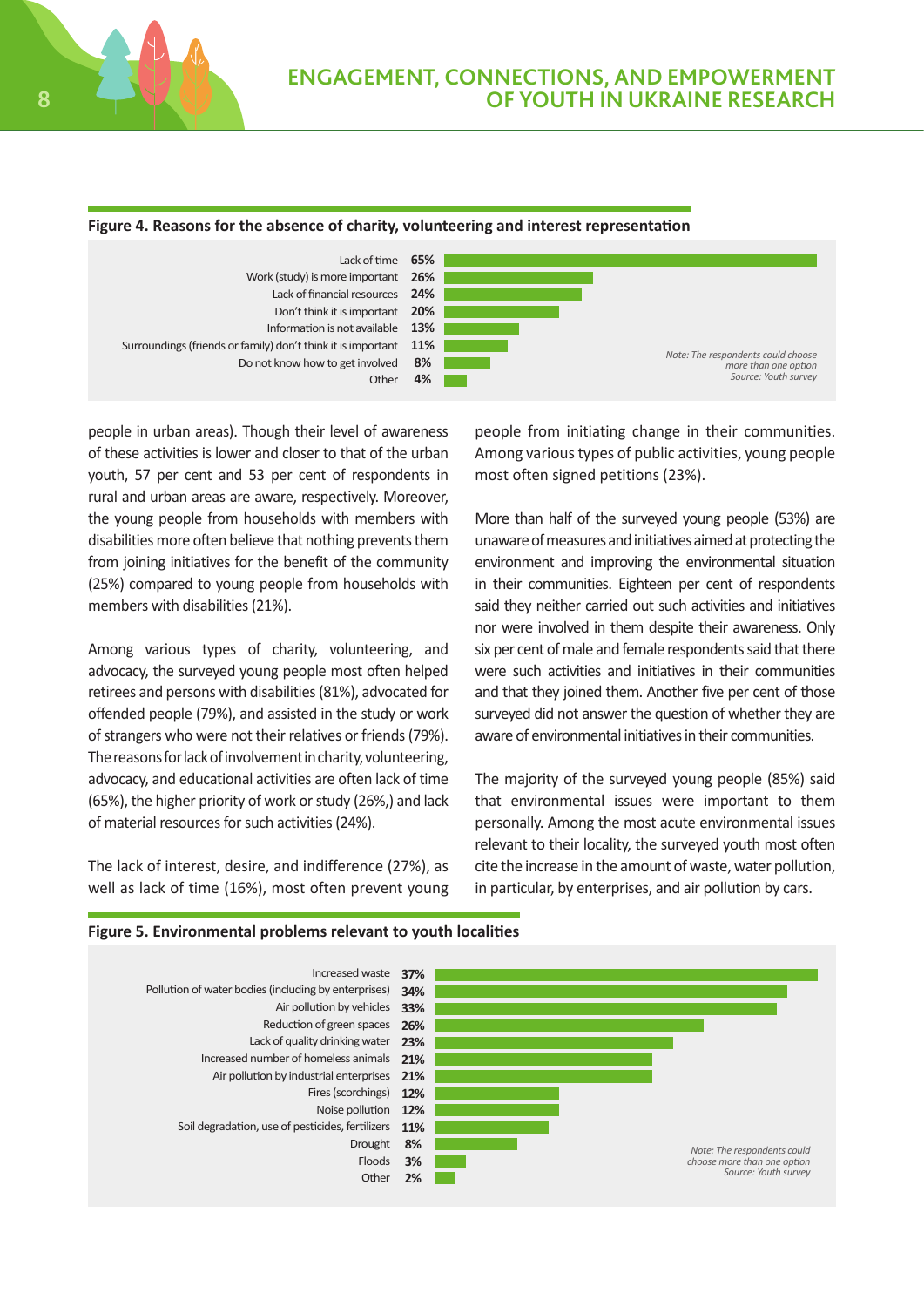

#### **Impact on the course of one's life**

The male and female respondents were asked to indicate how much in their opinion they can manage the course of their lives. They rated their own impact on their lives on a 10-point scale, where 1 point means "I have no influence at all" and 10 points mean "I have a strong influence". Most surveyed young people mostly believe they have a rather strong impact on their lives. 40 per cent of male and female respondents scored 7 or 8 on this scale, which means that they think they control their lives. Twenty-eight per cent of respondents scored 9 or 10 on this scale, which shows even greater confidence in control of their lives. A minimum of 2 per cent of respondents scored their impact on life at 1 or 2 points on this scale. The average score for the impact on their lives of all respondents was 7.3 points. At the same time, those surveyed aged 20 to 29 feel more confident in control of their lives than the younger and older male and female respondents. On average, they rated their impact on their own lives at 7.5 points, while those aged 30 to 34 rated it at 7.3, and those aged 14 to 19 at 7.1. Among representatives of different macro-regions, the respondents from the country's west have the greatest confidence that they have an impact on their lives, as for them, the relevant score averages 7.7 points, while for the young people from other macro-regions 7.1 to 7.3.

#### **Trust vs. caution: the view of the young people**

Similarly, the male and female respondents were asked to indicate what they thought was more important: trusting people or being cautious. On this scale, 0 points meant "Being cautious" and 10 points meant "Most people can be trusted". Most often, the respondents gave 5 points on this scale, i.e. halfway between trust and caution. At the same time, more respondents gave 0 or 1 point, options that correspond to the value of caution (10%), than 9 or 10 points that correspond to the value of the trust (4%). The average score of all respondents for this question was 4.7 points. There is some difference in the assessment of what is more important, trust or caution, among the respondents from different macro-regions. Representatives of the Eastern and Western macroregions are the most inclined to trust others (their average scores are 5 and 4.9 respectively), while young people from the Southern macro-region are the least inclined (their average score is 4). The differences between the young people in households with people with disabilities and those without them also deserve attention. The young people from households with members with disabilities have an average score of 4.2 on this scale, which shows a lower level of trust in others than that of the respondents from households without members with disabilities, where the average score is 4.8.

#### **Hard work vs. good luck and connections**

What is more important for success: to work hard or to have luck and useful connections? The surveyed young people answered this question on a 10-point scale, where 1 point means "Hard work is a path to a good life over time" and 10 points mean "It is not hard work, but luck and connections that lead to success". The male and female respondents are more inclined to attribute success to hard work: 65 per cent of them scored it 1 to 5 on this scale, which is closer to the first "pole" ("Hard work"). This share includes 32 per cent of respondents who scored 1 or 2 points, i.e. who are the most confident in the importance of work for success. Scores of 6 to 10, which correspond to the importance of luck and connections as opposed to hard work, were given by 35 per cent of respondents, including 10 per cent of those who scored 9 and 10, i.e. who are the most inclined to rely on luck and connections.

The average score of all respondents on this scale was 4.5 points, which is closer to the importance of hard work. but at the same time is close to the middle between these two "poles". The drastic difference between hard work or luck and connections as a key to success depends on the type of community and the macro-region where they live. The male and female respondents from rural areas believe hard work to be more important than luck and connections (their average score for this question was 4 points vs. 4.7 points of respondents from urban areas). The youth of the Western macro-region also value hard work more highly (the average score is 3.7 points) than those from the rest of the macro-regions, where this score is slightly closer to the "pole" of luck and connections (4.6 to 4.8 points).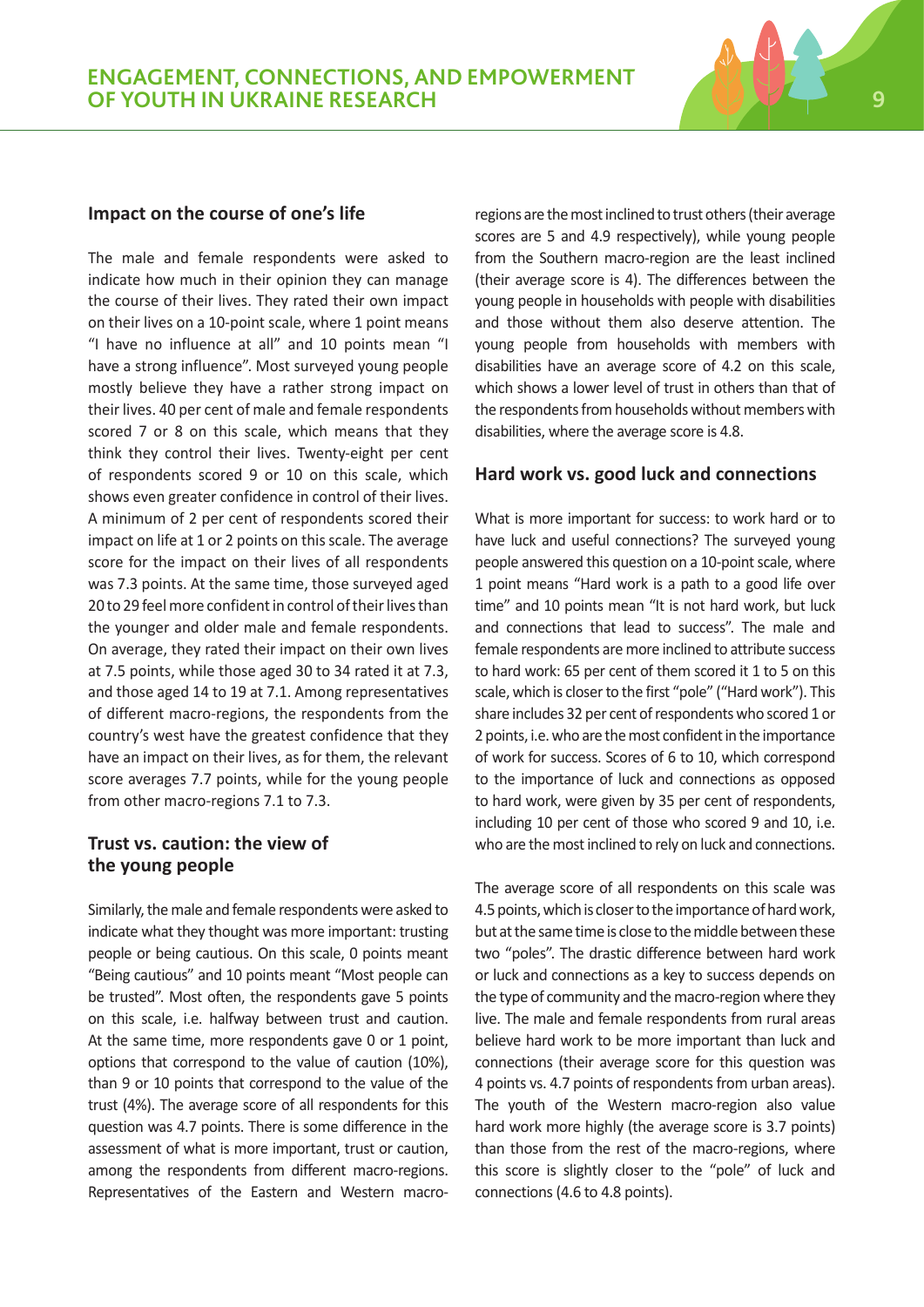

## **1.2. YOUTH CENTRES: VISITS, ACCESSIBILITY, SERVICES, SOURCES OF INFORMATION**

#### **Accessibility of youth spaces (centres)**

It is especially important to create conditions to strengthen young people's sense of belonging to communities and cohesion, including a platform such as youth spaces where young people may interact, communicate and become active agents of positive changes in the communities. The majority of respondents (78%) said it is accessible to all categories of young people, while 14 per cent said it is not accessible to all young people. Another 8 per cent of respondents did not answer this question.

About one in five respondents aged 30 to 35 believe that youth centres are not accessible to all categories of young people. This is more than in the younger age groups, in each of which 5 to 13 per cent of respondents believe that youth centres are not accessible to everyone.

Young people in rural areas more often than those living in urban areas say that youth centres are accessible to different youth categories (82% vs. 75% of the urban youth). Conversely, the urban youth more often did not call these centres inaccessible to all (the corresponding shares are almost the same for both groups of youth: 13% of rural and 15% of the urban young people) and more often could not answer this question (10% of urban respondents vs. 5% of the rural youth provided no answer).

The young people from households with members with disabilities more often say that youth centres are not accessible to all youth categories (23% vs. 13% of respondents from households without members with disabilities). Besides, the respondents who live in households with members with disabilities more often than the rest of those surveyed said they did not know whether their local youth centre was accessible to all categories of youth (13% vs. 8% of respondents from households without disabled members).

Almost half of the young people who do not know whether there is a youth centre in their community or locality (47%) said they would like to receive information about such a centre and its activities. Forty per cent did not want to receive this information and 13 per cent did not answer the question of whether they were interested in information about youth centres.

#### **Why do the young people not visit youth centres?**

The male and female respondents who said they had never visited youth centres and did not plan to visit them listed the reasons for their unwillingness to visit such centres. The most common reasons are the lack of time and interest. Seventy-three per cent of respondents do not visit youth centres due to a lack of time and 44 per cent due to a lack of interest. Other reasons are



#### **Figure 6. Reasons for the unwillingness to visit a youth space/youth center**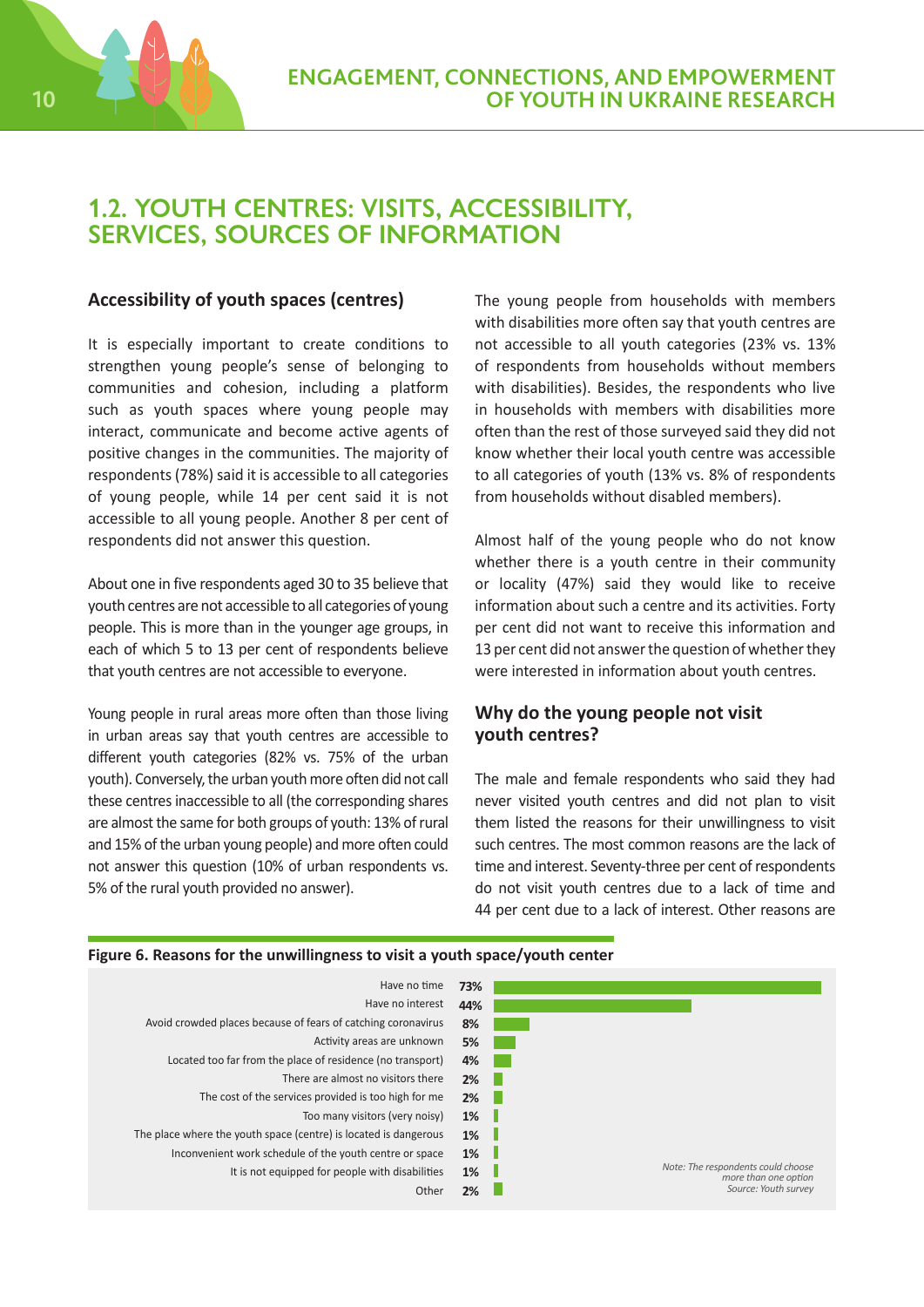

### **ENGAGEMENT, CONNECTIONS, AND EMPOWERMENT OF YOUTH IN UKRAINE RESEARCH 11**

#### **Figure 7. Expected services of a youth centre/space**



mentioned much less often. These include avoiding crowded places due to the fears of catching coronavirus (8%), insufficient information on the activities of youth centres (5%) and the fact that youth centres are located far from the place of residence of respondents (4%).

#### **The importance of the presence of youth spaces (centres) in community**

For 63 per cent of respondents, it is important that there is a youth centre or space in their community. At the same time, 22 per cent of respondents said it was not important to them personally, and 16 per cent did not answer the question of whether it was important for them personally to have a youth centre in their community.

The functioning of the youth centre in the community is more important for women (68% of them compared to 58% of men), for rural youth (69% compared to 60% of urban youth), and for young people from Western and Eastern macroregions (70% of respondents in Western and 67% in the Eastern macro-regions compared to 59% in the South and 55% in the Central macro-regions).

However, almost half of the respondents (46%) do not know whether there is a youth centre or space in their



**Figure 8. Sources of information about youth centres**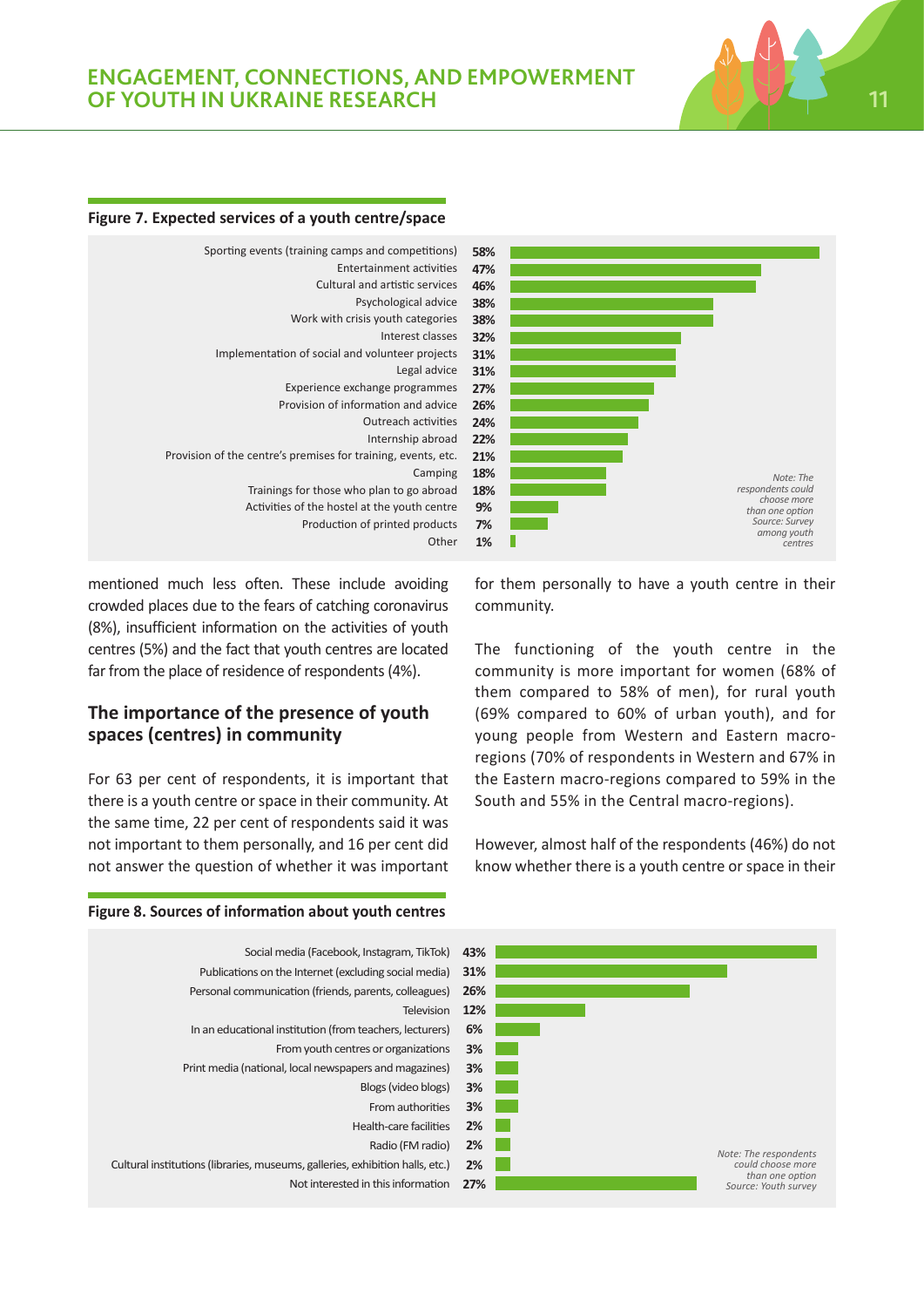

community or locality. Most of the surveyed young people, who knew that there were youth centres in their locality or community, said that they attended, had attended or would attend them. The majority of respondents (78%) said that the youth centre in their community or locality was accessible to all categories of youth. 73 per cent of respondents do not attend youth centres due to lack of time, and 44 per cent — due to lack of interest.

#### **Expected services of youth centres**

More than half of the respondents (58%) believe that youth centres should hold sports events, 47 per cent - entertainment events, and 46 per cent - that youth centres should provide cultural and artistic services. According to the surveyed young people, social networks are their most popular source of information about youth centres.

Social media are the most popular source of information about youth centres for surveyed young people. These are the main source of information about youth centres for 43 per cent of male and female respondents. They are followed by other online publications, excluding social media content: 31 per cent of respondents use them as a source of information about youth centres. For 26 per cent of respondents, personal communication, through which they learn about youth centres, is the important source of information.

#### **Social media as sources of information about youth centres**

Facebook is the most widely used social media platform by the Ukrainian youth in terms of receiving information about youth centres. It was mentioned by 69 per cent of respondents who named at least one social media as a source of information about youth centres. It is followed by Instagram which is used for this purpose by 53 per cent of respondents. Social media platforms and services such as YouTube (28%) and Telegram (20%) are used slightly less often, while TikTok (8%), Twitter(3%), WhatsApp (3%) and LinkedIn (1%) are the least often used.

## **1.3. LABOUR MARKET SITUATION AND ACCESS TO SERVICES**

#### **Unemployment: incidence, reasons**

Unemployment is quite common in the households of the surveyed youth: 29 per cent of respondents reported that in the last 12 months there were cases when members of their household could not find a job and were unemployed. Lack of vacancies and low wages are the main reasons why surveyed participants or members of their households could not find work. Positive attitudes towards working abroad prevail among the surveyed youth: 48 per cent of respondents are positive about this and are ready to consider this option.



#### **Figure 9. Reasons for unemployment**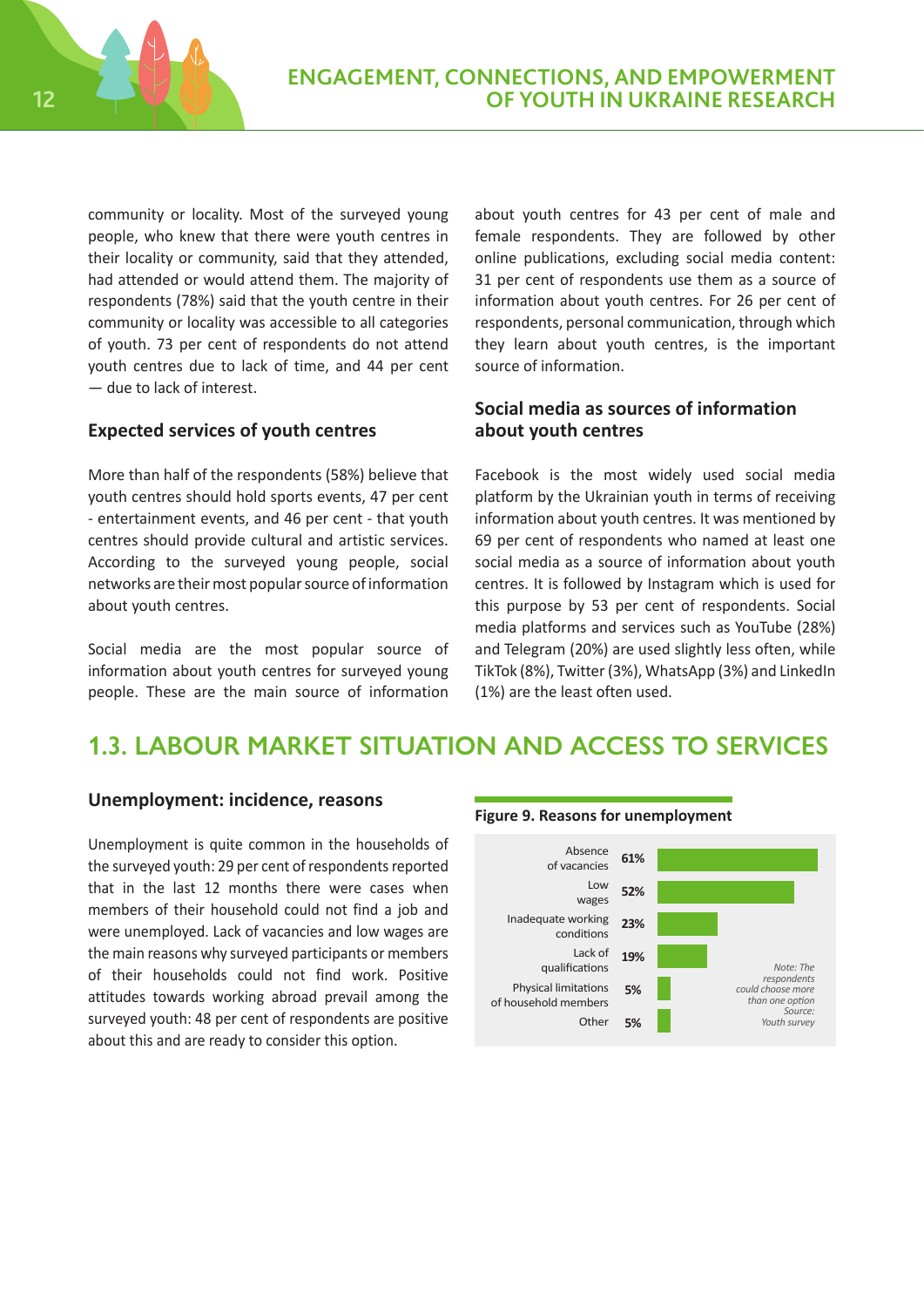

## **SECTION 2: SURVEY OF YOUTH SPACES (CENTRES)**

#### **PROFILE OF YOUTH CENTRES**



More than half (64%) of the youth centres covered by this survey are funded from the local or state budgets. Charitable contributions are an important source of funding for youth centres. They are received by 36 per cent of the centres surveyed. Slightly less (35%) are funded by international programmes or charities. Paid services provided by youth centres make up 10 per cent. Only 6 per cent of the surveyed centres reported a lack of funding at the moment of the survey.

The interviewed youth centres indicated the administrative-territorial unit they covered. Almost half of the youth centres (48%) operate on the territory of urban territorial communities. Approximately every fifth centre (19%) works in rural territorial communities, and every tenth  $(10%)$  — in township territorial communities. 15 per cent of youth centres operate in regional centres, 3 per cent — in administrative centres of enlarged districts, and 2 per cent — in Kyiv.

#### **Staff of youth centres**

Only 35 per cent of youth centres employees confirmed that their centres were fully staffed and had the required number of specialists. Whereas almost the same share of centres said that they were fully staffed but needed to expand (32%) or that they were not yet staffed (31%).

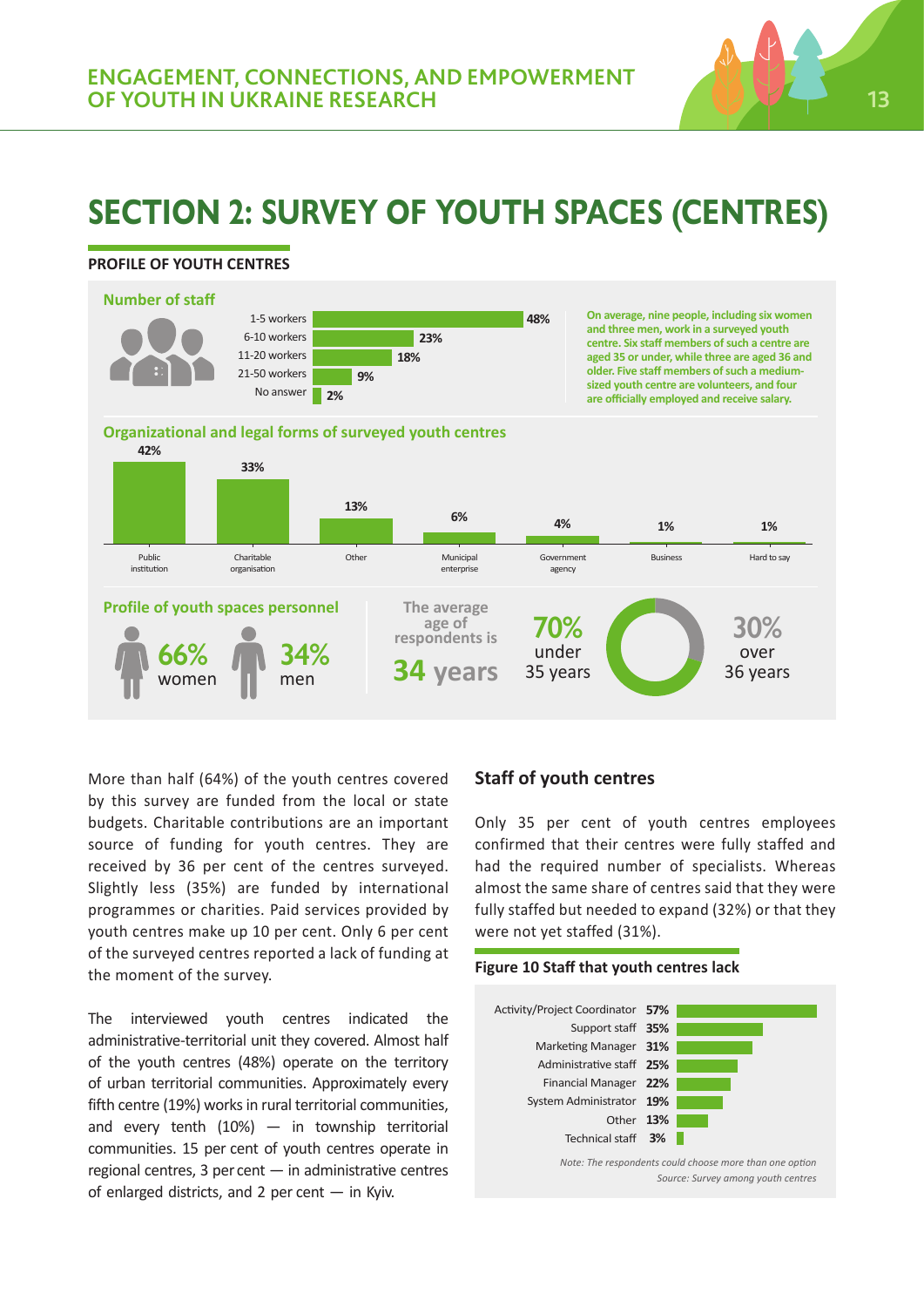

Youth centres need, first of all, event and project coordinators, office managers and assistants. Seventy-nine (79%) per cent of the surveyed centres employ specialists certified in youth work, including those who have taken short-term specialised courses. On average, there are nine people working in each of the surveyed youth centres.

Youth centres that reported being understaffed or in need of expansion indicated which workers they lacked. These are mostly coordinators of events and projects — 57 per cent of the centres lack such specialists. Approximately a third of youth centres in need of workers require support staff, such as office managers or assistants (35%).

## **2.1. SERVICES OF YOUTH CENTRES**

Youth centres indicated services they provide and which of these services are provided on a paid basis. The most common services are entertainment activities carried out by 87 per cent of the surveyed centres, and social and volunteer projects implemented by 81 per cent of the centres. The most typical are cultural and artistic services, provided by 75 per cent of youth centres, included in the survey. On the other hand, there are services that young

people are more interested in, and youth centres provide them comparatively rarely. These are, in particular, sporting events, legal advice, internships abroad and trainings for those planning to go abroad. Such gaps between the demand and supply of youth centre services may suggest that youth centres should tailor their services closer to the needs of the target audience and inform young people about the availability of such services in the centres.



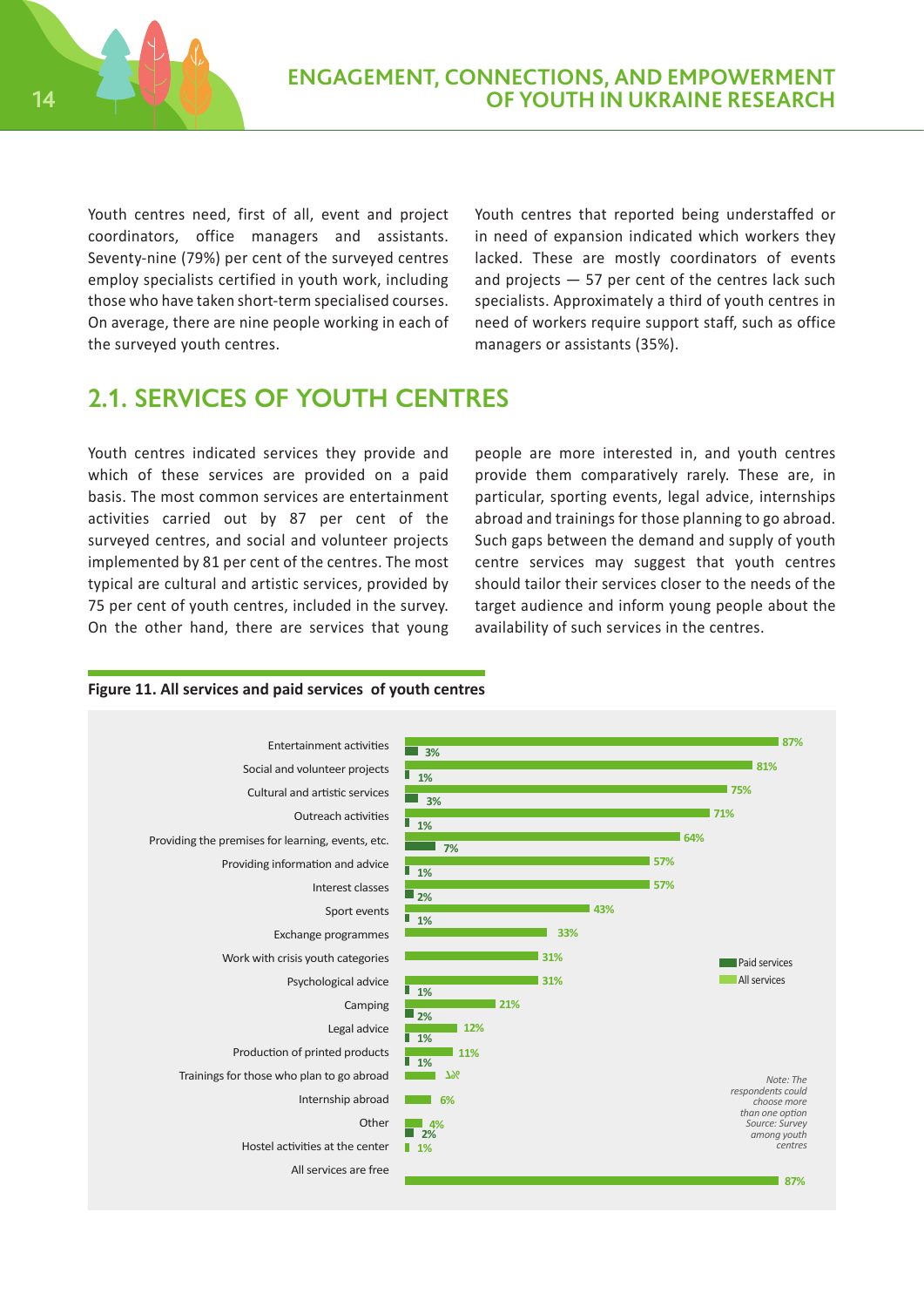

#### **Projects and programmes**

Programmes and activities named by the youth centres include education and training on topics of democracy and governance, media literacy, mental health, sexual education, conduct during emergency situations, English language, public speaking, programming, robotics, first aid, as well as financial literacy training through educational and play-based activities, and development of youth leadership skills.

Youth centres promote environmental protection, hold charity events, fairs, and career events, implement volunteer projects, provide training for people who work and engage with youth, organise excursions, hikes and camps. A significant part of projects mentioned by youth centres as an example of their activities relate to creativity, entertainment and sports.

#### **Areas of work in youth centres**

The most common areas of work of the surveyed youth centres are the intellectual, moral, spiritual development of youth and realisation of their creative potential (83% of youth centres have such workstream), youth socialisation and self-realisation (79%) and the promotion of a healthy lifestyle of young people (76%). Activities in the areas of youth civic education and volunteering (72%), support for youth initiatives (70%) and national-patriotic education of youth (68%) are also common for the portfolio of youth spaces.

The most common services for youth centres are often referred to as the most successful. In particular, 43 per cent of youth centres mentioned intellectual, moral, spiritual development of youth and realisation of their creative potential among the most successful areas of work, and 41percent named youth socialisation and self-realisation. In the third place (33%), among the most successful areas of work, according to youth centres, is a national-patriotic education of youth.

Youth centres most often lack services in such areas as promoting youth employment, occupation of youth in free time and youth entrepreneurship. It was indicated by 39 per cent of interviewed centres. Among the lacking areas, increasing youth mobility (14%), support for youth initiatives (13%), and other areas were mentioned much less often. In addition, 32 per cent of youth centres did not name a single area of work they lacked.

### **2.2 EXPECTATIONS OF YOUTH CENTRES FROM THE STATE**

The interviewed youth centres were asked to indicate what priority steps, in their opinion, the state should undertake to promote the activities of youth centres. According to the surveyed centres, most of all, they expect the state to improve the technical equipment of youth centres and raise the salaries of their employees.



#### **Figure 12 Expected steps from the state to support youth centres**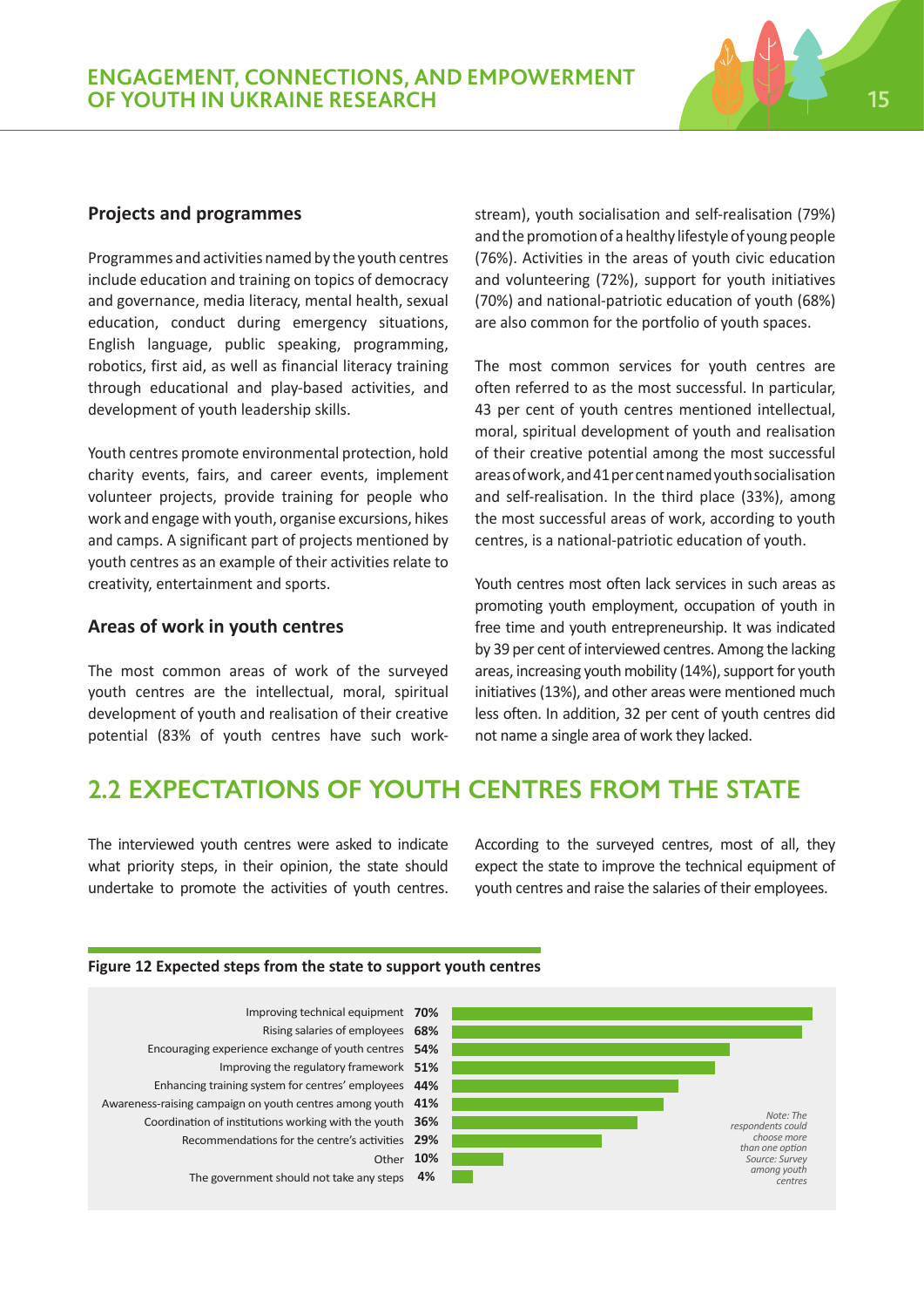

#### **What legal and regulatory changes do youth centres need?**

Despite the fact that the Cabinet of Ministers of Ukraine (CMU) approved standard regulations on youth centres on 20 December 2017, respondents expressed the need to develop standard regulations on youth centre, introduce standards for the activities of the centres, which indicates a low awareness of youth centres of the current legal and regulatory framework.

Youth centres also consider necessary such steps as approving programmes for the development of youth centres, providing necessary material support, legislative regulation of the activities of private or commercial youth centres and the development of self-benefiting arrangements for youth centres, which will enable them to provide paid services and create funds.

Monitoring the needs of the target audience and decisionmaking mechanism based on feedback. Most youth centres monitor the needs for courses, programmes or activities among their visitors. They usually carry out such monitoring through surveys (34%) or feedback forms on websites or social networks (33%), less often — through on-line surveys (15%). Two per cent of the centres surveyed also mentioned other ways of monitoring the needs of the target audience they use. This was usually oral personal communication with visitors of the centre. Fourteen per cent of the surveyed centres reported they did not monitor the needs of youth, and 1 per cent of the centres did not answer this question.

Channels for the dissemination of information about activities of youth centres. Social networks such as Facebook and Instagram are the most common online resources of youth centres. The surveyed



#### **Figure 13. Channels of disseminating information about the centres' activities and the most effective channels**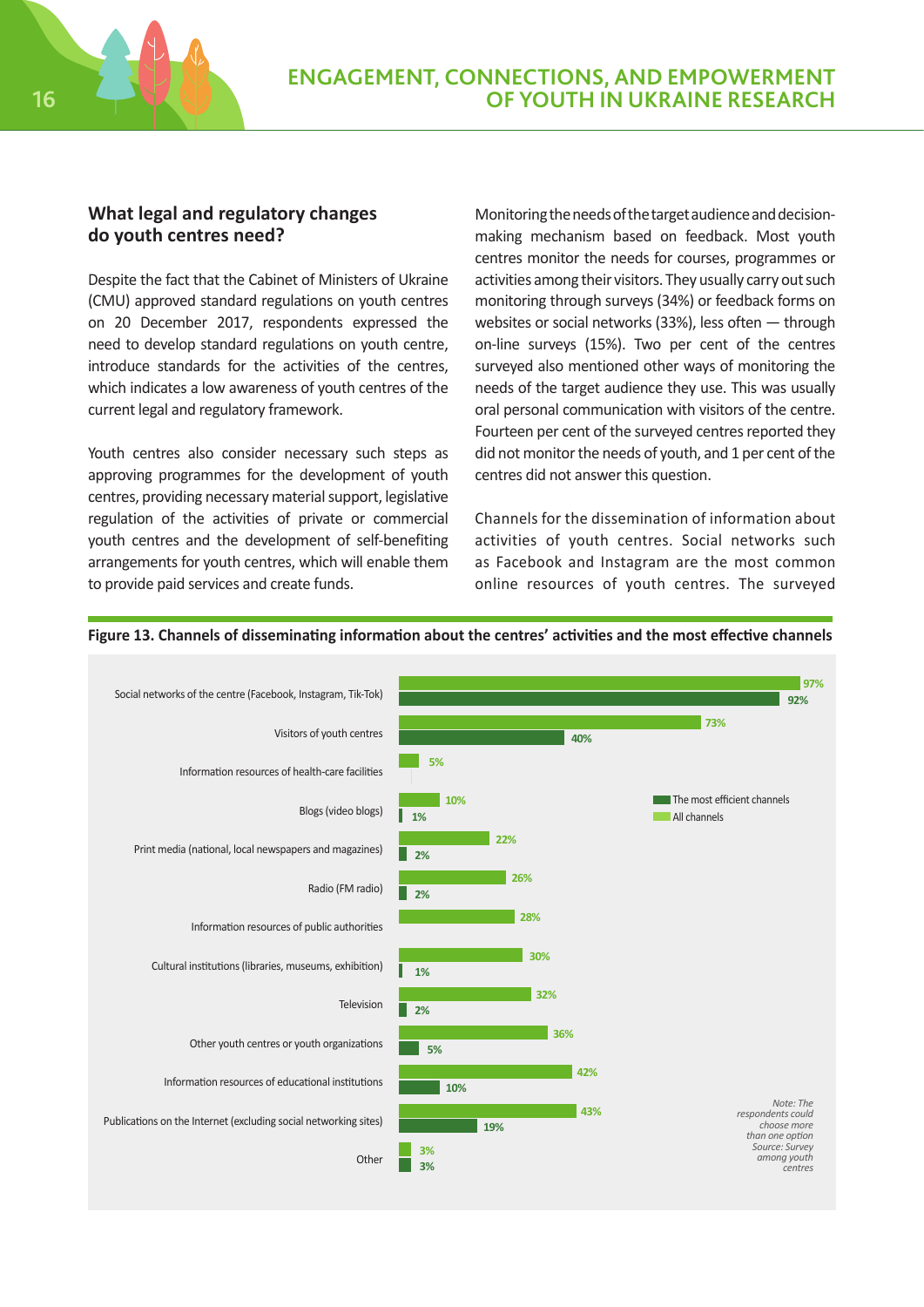

centres maintain their pages on these social networks (92 per cent on Facebook and 72 per cent on Instagram). Approximately one in five youth centres (21%) has their own website. Tik-Tok pages are even less common: 9 per cent of youth centres surveyed have them.

### **2.3. FACILITIES OF YOUTH CENTRES (BARRIER FREE ENVIRONMENT)**

Equipping youth centres. Almost half (46%) of youth centres used their premises free of charge, 32 per cent rent premises.

Youth centres cooperate with businesses less often. This was reported by 37 per cent of the surveyed centres. Youth centres mainly report receiving funding and sponsorship from businesses. In addition, private companies provide youth centres with facilities, transport and materials, as well as information on their vacancies for young people visiting youth centres.

Only 12 per cent of the youth centres surveyed reported their premises were, according to staff of youth centres, fully adapted for people with disabilities or reduced mobility. In 40 per cent of youth centres, the premises were partially adapted, and in almost half (45%) — not adapted. Two per cent of youth centres did not indicate whether or not their facilities were adapted to the needs of people with disabilities and people with reduced mobility.

The reason for the lack of access and adaptability for people with disabilities or reduced mobility of youth centres is the lack of funds to re-equip their premises (75%). The most common means of barrier-free access in youth centres are ramps (available in 42 per cent of the surveyed centres), while less than 10 per cent are equipped with a call button at the entrance, elevators or special lifts, tactile paving tiles, sound systems or use a Braille font.

**Figure 14. Availability of different purpose premises**



*Unfortunately, we do not have statistics on how many young people in our community have a disability. However, I can say that our community is not adapted, not inclusive of people with disabilities. Therefore, it is really more difficult for such people to even leave their own home. I am not talking about getting into an event or anything. It is much harder.* 

*Woman, NGO employee*

## **ANNEX 1 OVERVIEW OF THE METHODOLOGY**

In October-December 2021, the International Organization for Migration (IOM) Mission in Ukraine, in partnership with the Ministry of Youth and Sports of Ukraine and the Kyiv International Institute of Sociology conducted comprehensive research aimed at creating databases on ways to

strengthen the role of young people in building the cohesion and sustainability of their communities through participation in civic initiatives, including youth infrastructure and youth centres. Geographical coverage of the survey: 24 oblasts of Ukraine and the city of Kyiv.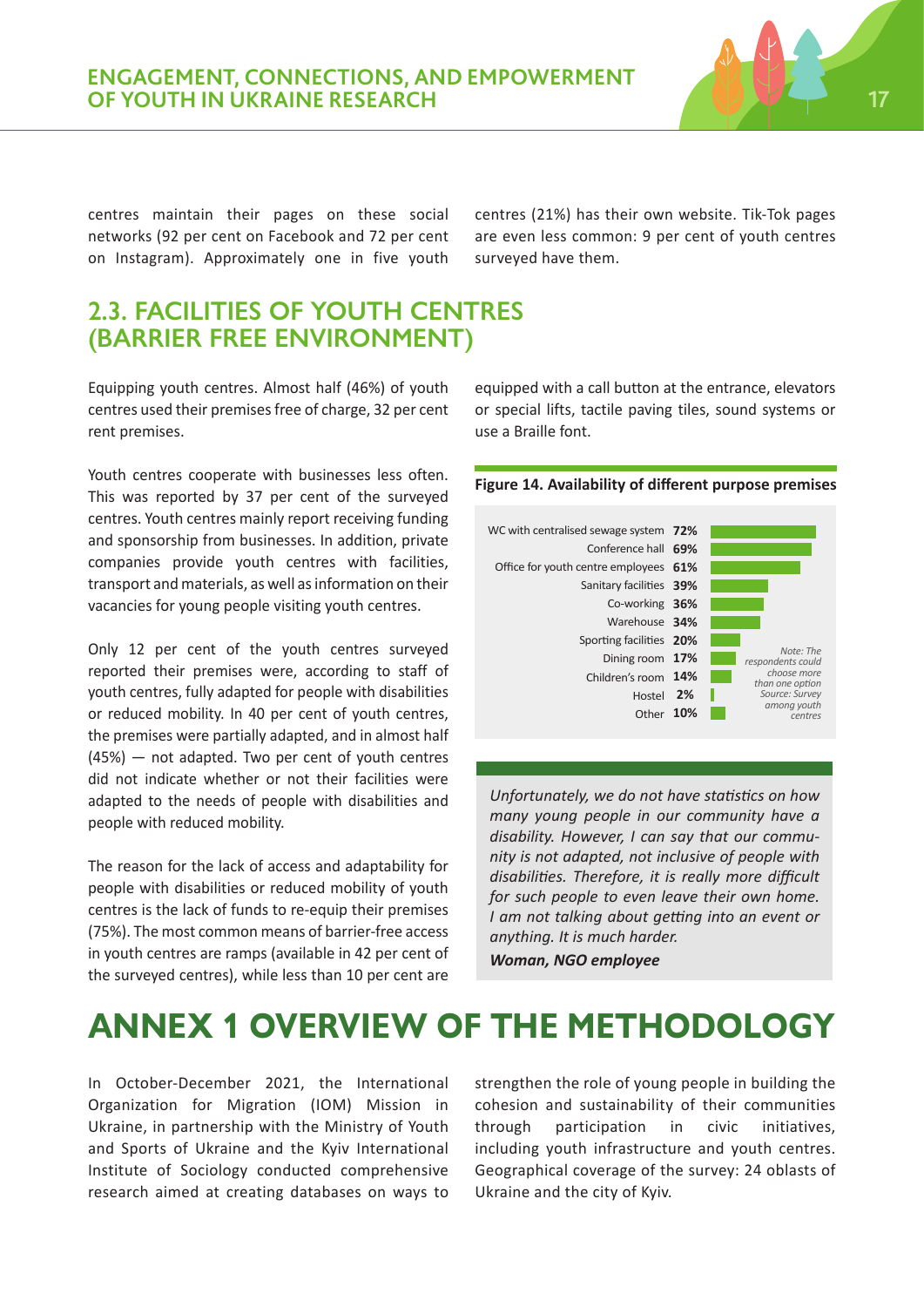The research combined several components: a sample survey of youth centre staff in 24 oblasts and the city of Kyiv, a nationwide representative sample survey of youth aged 14-35 residing in 24 oblasts and the city of Kyiv, and focus group discussions (FGD) with youth and key informants. For the purpose of data collection, 24 regional teams of interviewers in a total of 155 people (of which 139 were women and 16 men), as well as 2 focus group moderators were involved in the research activities.

#### **Youth survey**

The field stage of the nationwide youth survey lasted from late October to late November 2021, including a survey pilot. A total of 2,432 respondents were surveyed in a face-to-face survey. A stratified, fourstage sample, random at each stage, was developed to conduct a youth survey.

The sample represents the population aged 15-35, who permanently reside in Ukraine, do not serve in the military, and are not in prisons or medical institutions (hospitals, medical boarding schools). The sample did not include territories that are temporarily not controlled by the Government of Ukraine: AR of Crimea, certain raions of Donetsk and Luhansk oblasts. Initially, the population of the oblasts was stratified into urban (cities and urban-type settlements) and rural populations (except for the city of Kyiv, where the population is entirely urban). For each stratum, in proportion to the population, it was determined how many interviews should be conducted in it, as well as how many settlements where the survey will be conducted should be selected. In the case of Donetsk and Luhansk oblasts, only the territories currently controlled by the Government of Ukraine were used for stratification. In the first stage, territorial sampling units (hereinafter — TU) were selected. In the general case, TU corresponds to the part of the administrative-territorial unit of the state system of Ukraine — administrative raions of oblasts, cities of oblast subordination, and administrative districts of the city (where relevant). The selection of TU was carried out randomly using the PPS method, namely in proportion to the TA according to available official statistics. In the second stage, polling stations were selected in each TU by simple random selection (SRS). The basis for the sample is the base of polling stations formed for the last Parliamentary Elections in 2019. In urban settlements, it is a part of a settlement; in a rural area, a polling station mainly corresponds to a village or a group of two or three villages; in villages and settlements with a large population, it can be a part of a settlement. At the third stage, in each selected polling station from the list of all addresses, the starting address was randomly determined street, house number, and, in the case of multi-storey buildings, the apartment number from which the interviewer, using a fixed selection step, successively went through the required number of addresses to select and survey a given number of respondents. At the fourth stage, at each address, the interviewer compiled a list of people aged 14-35 living there and randomly selected one respondent for the survey.

In order to carry out analysis at the nationwide and macro-region levels, as well as by sex or age, the statistical scales that adjust the ratios of the respective groups in the sample to the available statistics (data from the State Statistics Service on population distribution by sex, age, type of settlement and region as of 01.01.2021) were developed.

#### **Survey of youth centre employees**

The field stage of the survey among youth centre employees lasted from 01 November to 10 December 2021. One representative from the youth centre who met the established selection criteria was invited to participate (18 years or older, has information on all aspects of the youth centre work). A total of 201 respondents were surveyed, 180 of them  $-$  by a face-to-face survey and 21 – by a telephone survey. All respondents were youth centre employees.

The survey was conducted according to the list of youth centres compiled by the Ministry of Youth and Sports of Ukraine and submitted to IOM. All the youth centres included in the list were subject to the survey. In the context of the COVID-19 pandemic, a research team faced the problem of establishing first contact with youth centres.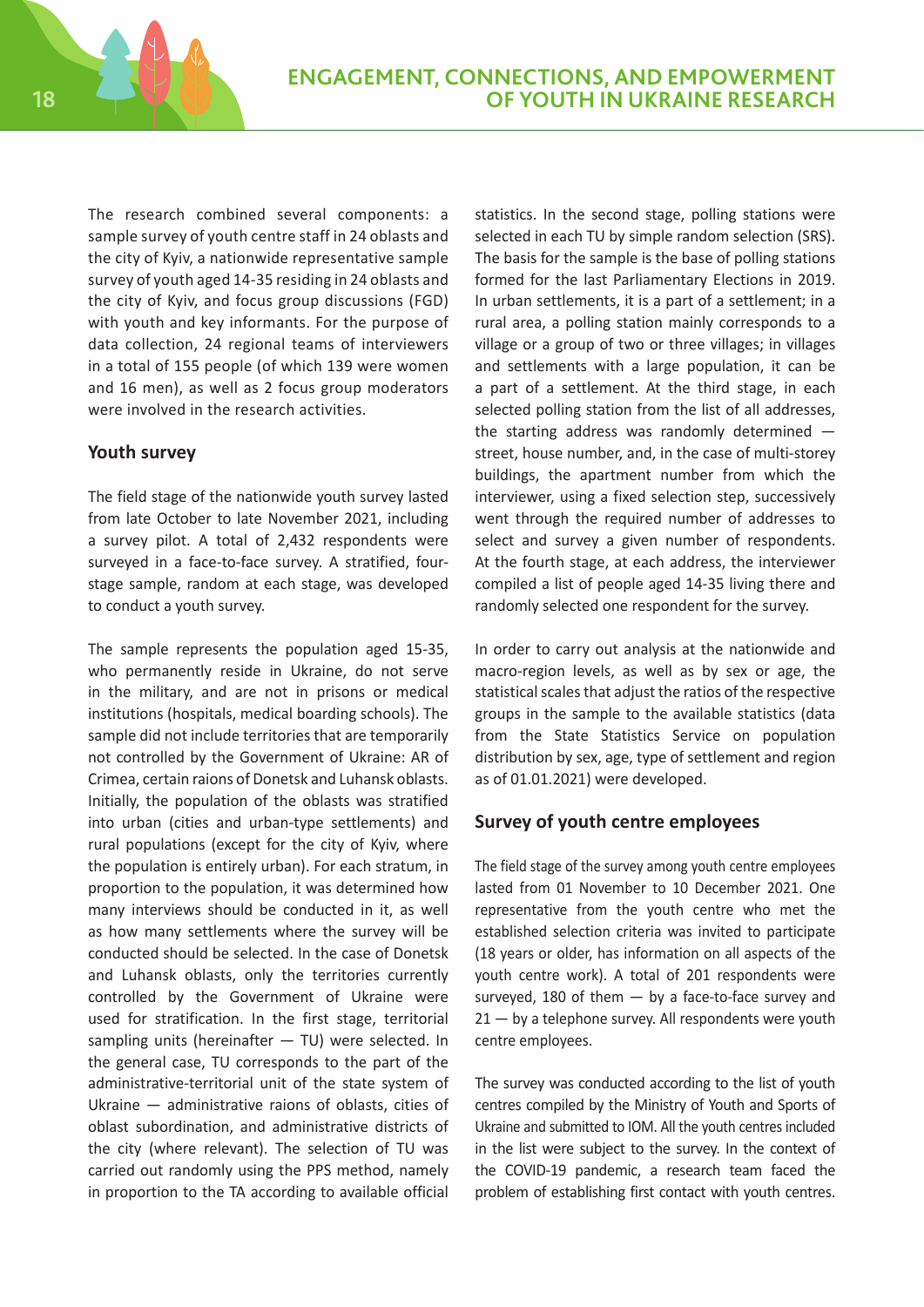

According to the instructions, the first contact (before the visit) had to be established by phone to minimise the number of ineffective trips. It took a long time to establish the first contact, and in some cases the contact could not be established (due to a lack of relevant contacts). To minimise such cases, the team followed a precise protocol, which included (but was not limited to) the following recommendations: search for any contacts using open sources, phone calls at least three times on different business days and different business hours. Furthermore, contact was established via e-mail or messenger, communication with village or city councils, etc.

#### **Focus group discussions (FGD)**

In addition, 15 online focus group discussions were held in November-December, including 8 discussions with young people aged 14-35 (including young people with disabilities), 3 discussions with key informants, 2 discussions with youth centre employees and 2 discussions with youth centre visitors. Among the participants were residents of urban and rural settlements. In total, more than 105 participants from the city of Kyiv, Kyiv, Kharkiv, Lviv, Odesa, Dnipropetrovsk, Donetsk, Luhansk and Kherson oblasts took part in the discussions.

#### **Ethical research standards and data security**

Data collection, storage, and analysis were conducted in accordance with ethical standards and the protection of the rights of research participants, ensuring voluntariness, anonymity, and confidentiality.

All respondents aged 18 and older gave oral informed consent to participate in the research. For respondents aged 14-17 inclusive, in addition to their oral consent, consent was obtained from their parents or legal guardians by signing informed consent. The consent form included information on the topic and purpose of the survey, confidentiality, voluntary participation, the right not to answer certain questions, and to refuse to participate at any time during the survey.

All information collected during the research, including the data set, is stored electronically. Only members of the research team have access to the data. Unauthorised access to data is excluded. The data is stored on a secure server, which is accessible only to the research team.

#### **Rules of conduct during the coronavirus pandemic**

During the COVID-19 pandemic, in the implementation of the field stage of the research by a face-toface survey, the interviewers complied with the requirements established by the internal protocol of the Kyiv International Institute of Sociology on the implementation of research during the pandemic, drawn up in accordance with World Health Organization (WHO).